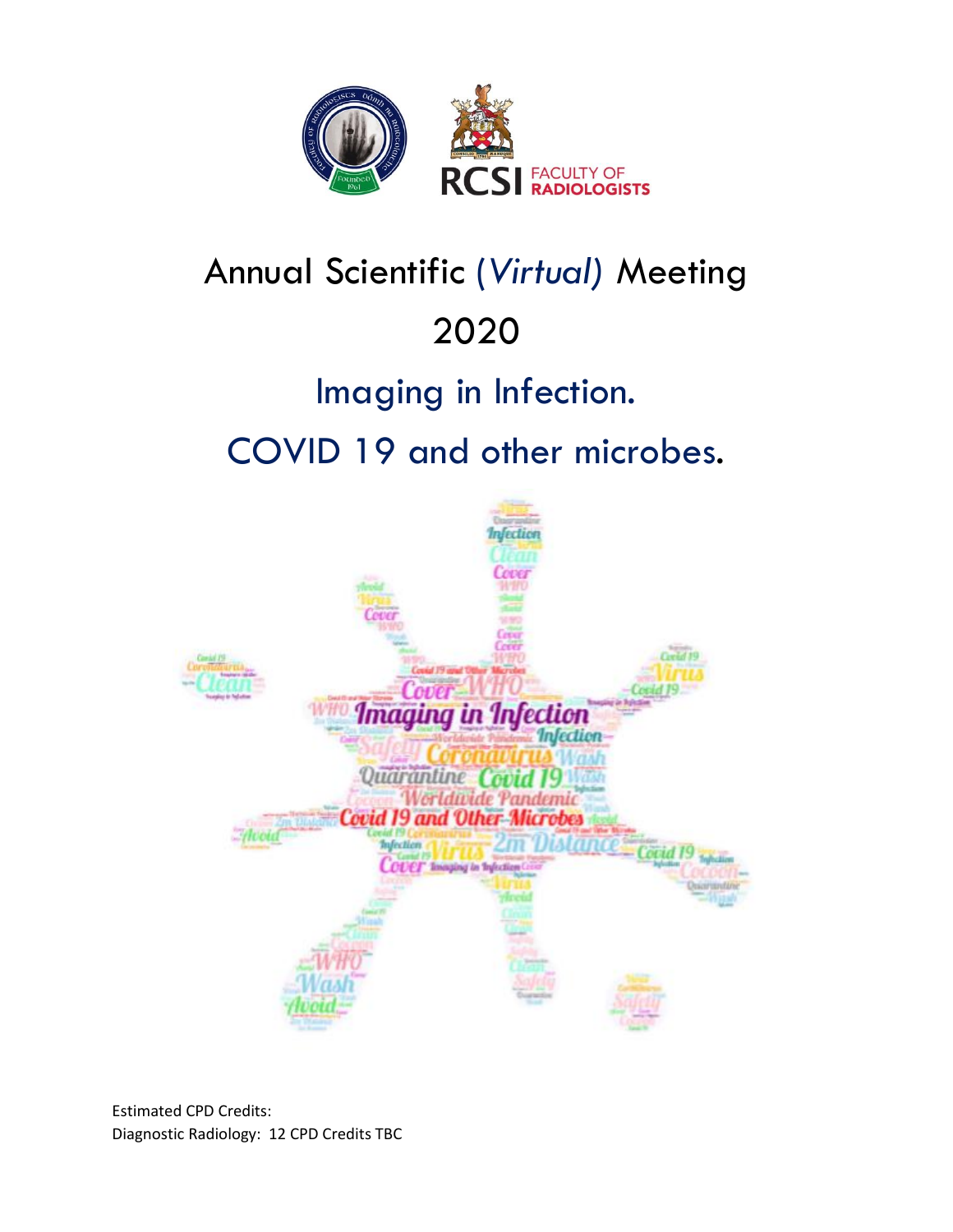

## **Diagnostic Radiology Programme**

### **Thursday 24th September**

| 0855 | Welcome Address, Dr Niall Sheehy, Dean, Faculty of Radiologists |
|------|-----------------------------------------------------------------|
| 0900 | <b>Scientific Session 1</b>                                     |
| 1040 | Coffee Break                                                    |
| 1100 | <b>Practice Based Learning Presentations</b>                    |
| 1230 | Lunch                                                           |
| 1300 | <b>Practice Based Learning: Audit Presentations</b>             |
| 1415 | Coffee Break                                                    |
| 1440 | <b>Scientific Session 2</b>                                     |
| 1630 | End of Day                                                      |

### **Friday 25th September**

| 0900 | Welcome Address, Dr Niall Sheehy, Dean, Faculty of Radiologists |
|------|-----------------------------------------------------------------|
| 0910 | <b>Session 1: COVID 19 Pandemic Imaging and Implications</b>    |
| 1130 | Coffee Break                                                    |
| 1145 | <b>Session 2: Registrars Prize</b>                              |
| 1235 | Lunch break                                                     |
| 1300 | <b>Session 3: Infections of Specific systems</b>                |
| 1515 | Coffee Break                                                    |
| 1530 | <b>Session 4</b>                                                |
| 1700 | <b>End of Day</b>                                               |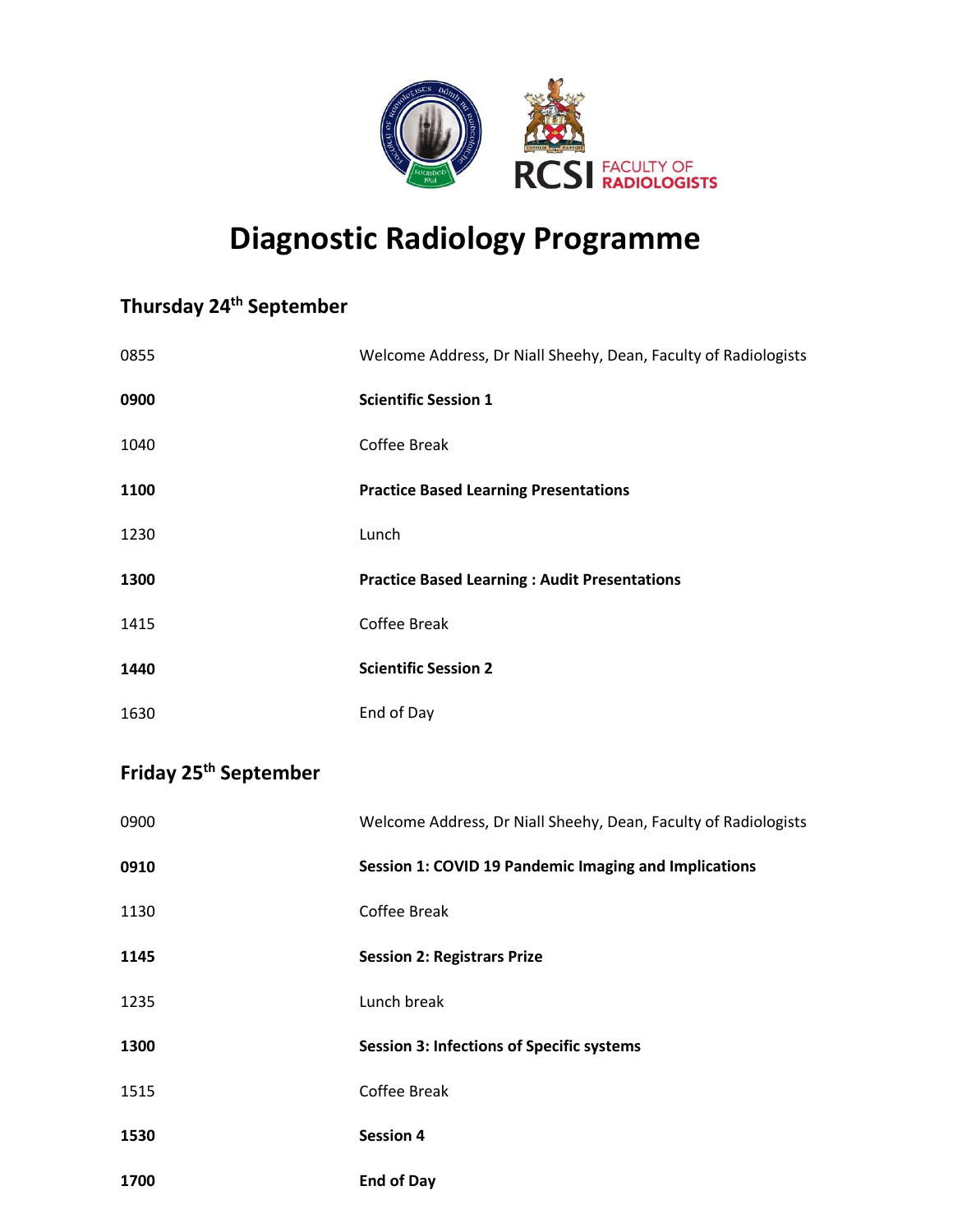## **Diagnostic Radiology Programme**

## **Thursday 24th September**

Estimated CPD Credits: 6 Credits

| 0855-0910 | <b>Welcome Address</b>                                                                                                                             | Dr Niall Sheehy,<br>Dean  | Faculty of<br>Radiologists                       |
|-----------|----------------------------------------------------------------------------------------------------------------------------------------------------|---------------------------|--------------------------------------------------|
|           |                                                                                                                                                    |                           |                                                  |
| 0910-1040 | <b>Scientific Session 1</b>                                                                                                                        |                           |                                                  |
|           | Moderator:                                                                                                                                         | Dr Patricia<br>Cunningham | Louth Meath<br><b>Hospital Group</b>             |
| 0910-0920 | <b>Classification and Diagnostic Accuracy</b><br>of Portable Chest Radiography in<br>Suspected COVID-19                                            | <b>Andrew Yates</b>       | Mater<br>Misericordiae<br>University<br>Hospital |
| 0920-0930 | Malignancy in contra-lateral lobe and<br>role of surveillance US after<br>hemithyroidectomy-only for<br>differentiated thyroid cancer              | Owen O'Brien              | Glasgow Royal<br>Infirmary                       |
| 0930-0940 | A Review of the Diagnostic Utility and<br>Clinical Impact of After-Hours CT<br>Imaging Ordered for General Surgery<br>Inpatients                   | Sean-Tee Lim              | Hawke's Bay<br>Hospital, New<br>Zealand.         |
| 0940-0950 | Reporting of CT Sinuses: CLOSE to<br>redundant?                                                                                                    | Hershil Khatri            | Ipswich<br>Hospital,<br>Australia                |
| 0950-1000 | Diagnostic yield of CT Thorax,<br>Abdomen and Pelvis (CT TAP) in<br>patients with unexplained weight loss.                                         | Roisin O'Cearbhaill       | Beaumont<br>Hospital                             |
| 1000-1010 | Celt ACD <sup>®</sup> vascular closure device- is it<br>safe? A single center experience                                                           | Sami Francis              | <b>Belfast City</b><br>Hospital                  |
| 1010-1020 | The reciprocal duty of care; a single<br>institution review of Radiology reports                                                                   | Michael Oyuga             | Mater<br>Misericordiae<br>University<br>Hospital |
| 1020-1030 | The Relationship Between Ultrasound<br>Microcalcifications and Psammoma<br>Bodies in Thyroid Tumours: A Single-<br>Institution Retrospective Study | Eoghan O'Connor           | University<br>Hospital<br>Galway                 |
| 1030-1040 | Analysis of outcomes of kyphoplasty<br>as a treatment for traumatic                                                                                | Donald Courtney           | Galway<br>University<br>Hospital                 |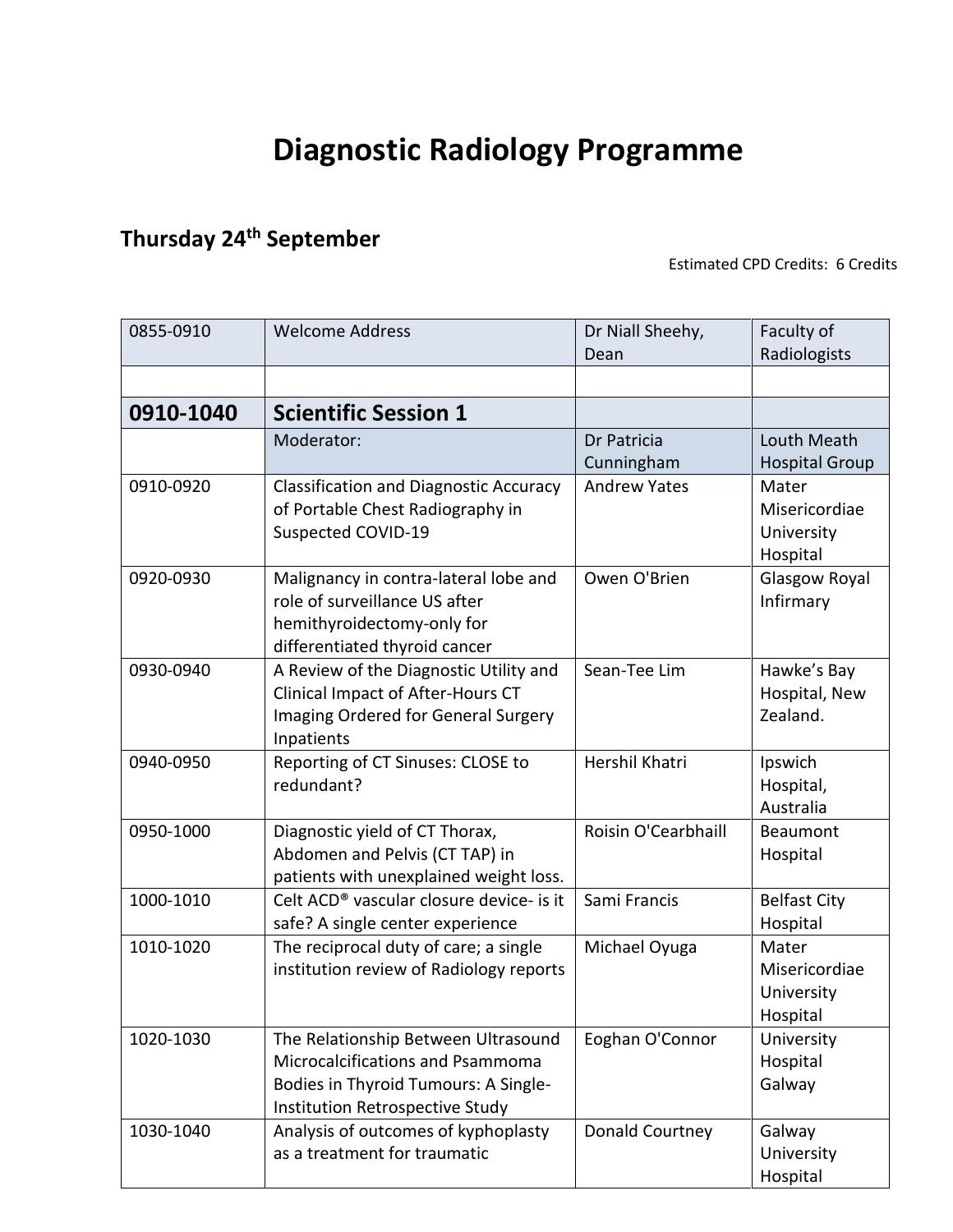|           | compression fractures; 5-year follow                                                                                                        |                          |                                                  |
|-----------|---------------------------------------------------------------------------------------------------------------------------------------------|--------------------------|--------------------------------------------------|
| 1040-1050 | up of a consecutive series<br>Q&A                                                                                                           |                          |                                                  |
|           |                                                                                                                                             |                          |                                                  |
| 1050-1100 | <b>Coffee Break</b>                                                                                                                         |                          |                                                  |
|           |                                                                                                                                             |                          |                                                  |
| 1100-1230 | <b>Practice Based Learning Presentations</b>                                                                                                |                          |                                                  |
|           | Moderator:                                                                                                                                  | Dr Gabrielle Colleran    | Children's<br>University<br>Hospital             |
| 1100-1108 | In acute uncomplicated type B aortic<br>dissection, is endovascular repair<br>superior to optimal medical treatment<br>alone?               | Ivan Welaratne           | Mater<br>Misericordiae<br>University<br>Hospital |
| 1108-1116 | In patients with liver metastases from<br>uveal melanoma, which form of liver<br>directed therapy confers greatest<br>survival benefit?     | <b>Roisin MacDermott</b> | St.Vincent's<br>University<br>Hospital           |
| 1116-1124 | In patients with confirmed or<br>suspected large vessel vasculitis, is<br>MRI as good as US, CT or PET/CT in<br>diagnosis and surveillance? | Arlene Weir              | <b>Cork University</b><br>Hospital               |
| 1124-1132 | Is CT TAP routinely indicated for<br>patients with unprovoked pulmonary<br>embolus?                                                         | Shane Davy               | University<br>Hospital<br>Galway                 |
| 1132-1140 | Pre-operative CTA for patients<br>undergoing DIEP flap reconstruction -<br>does it actually help?                                           | George Rahmani           | University<br>Hospital<br>Galway                 |
| 1140-1148 | In patients with newly diagnosed<br>colon cancer, is CT TAP the most<br>suitable imaging modality for initial<br>staging?                   | <b>Michael Durand</b>    | St James's<br>Hospital                           |
| 1148-1156 | In inoperable non-small cell lung<br>cancer, is radiofrequency ablation as<br>effective as stereotactic radiation<br>therapy?               | Louise Rice              | St James's<br>Hospital                           |
| 1156-1204 | Does pre-hydration prevent contrast-<br>induced nephropathy in patients with<br>renal impairment?                                           | Aoife Lee<br>Winner      | Beaumont<br>Hospital                             |
| 1204-1212 | <b>Fielding Medal Presentation:</b><br>Respirators and surgical facemasks for<br>COVID-19: implications for MR<br>imaging                   | Orla Murray<br>Winner    | University of<br>Limerick                        |
| 1212-1230 | Q&A                                                                                                                                         |                          |                                                  |
| 1230-1300 | <b>Lunch Break</b>                                                                                                                          |                          |                                                  |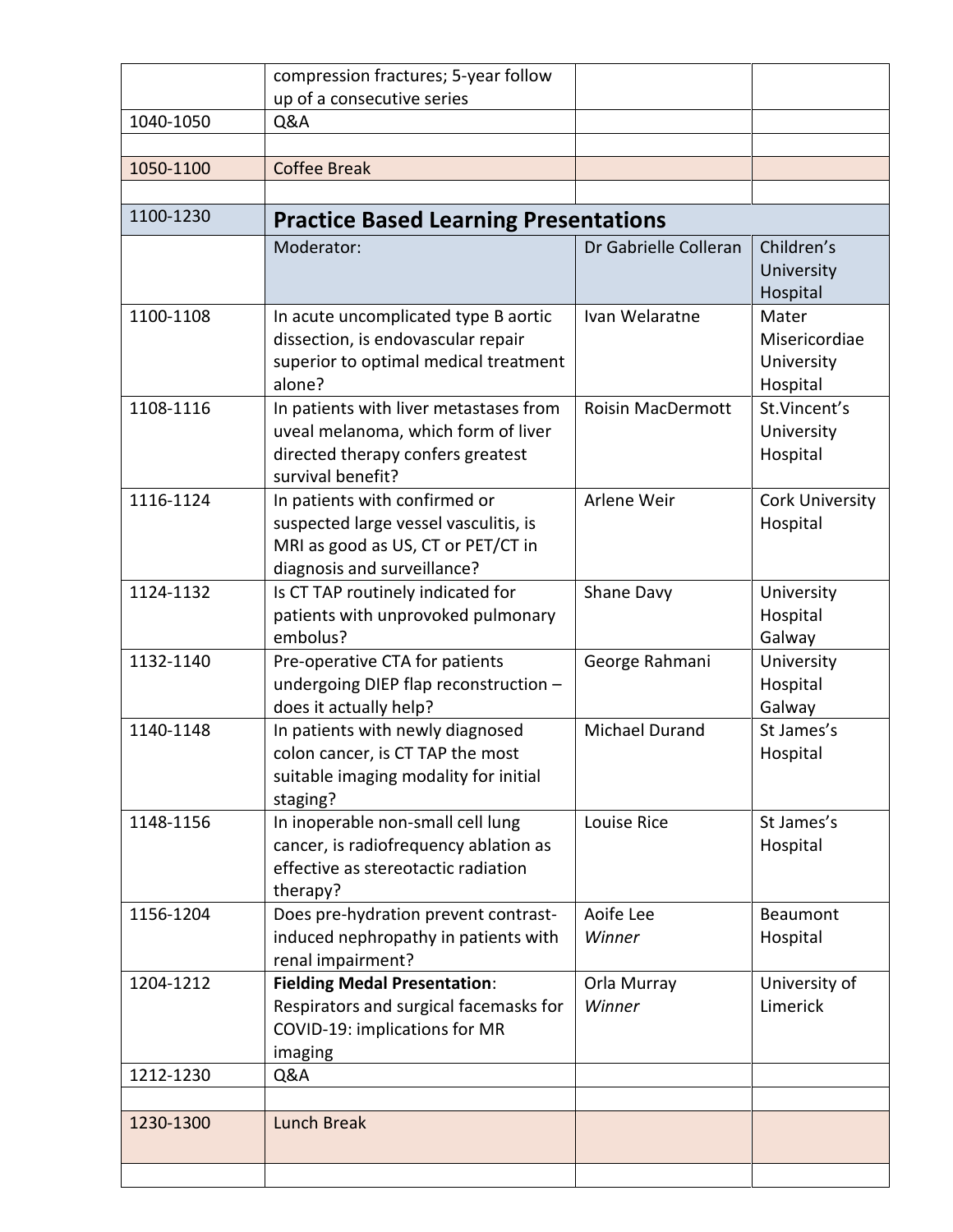| 1300-1415 | <b>Practice Based Learning: Audit Presentations</b>                                                                                                                                              |                                  |                                                  |
|-----------|--------------------------------------------------------------------------------------------------------------------------------------------------------------------------------------------------|----------------------------------|--------------------------------------------------|
|           | Moderator:                                                                                                                                                                                       | Dr Rachel Ennis                  | University<br>Hospital<br>Galway                 |
| 1300-1308 | Audit of requests for urgent spinal<br>MR Imaging in suspected Cauda<br>Equina Syndrome (CES from the<br><b>Emergency Department at St James's</b><br>Hospital)                                  | Johnny O'Mahony                  | St James's<br>Hospital                           |
| 1308-1316 | Cleaning Up Our Act: An audit of<br>Radiology workstation hygiene<br>practices                                                                                                                   | Louise Rice                      | St James's<br>Hospital                           |
| 1316-1324 | Sitting Ducks: An audit of<br>occupational sedentary behaviour of<br>Radiology Registrars at UCHG                                                                                                | Shane Davy                       | University<br>Hospital<br>Galway                 |
| 1324-1332 | Audit on CT neck standards                                                                                                                                                                       | <b>Marion Hanley</b>             | <b>Beaumont</b><br>Hospital                      |
| 1332-1340 | An audit to assess the current local<br>performance with regard to<br>conducting prostate MRI prior to<br>first-time prostate biopsy in patients<br>with clinically suspected prostate<br>cancer | Laura Greene                     | University<br>Hospital<br>Waterford              |
| 1340-1348 | An audit on the timing of IV antibiotic<br>prophylaxis for transrectal ultrasound<br>guided prostate biopsies                                                                                    | George Rahmani                   | University<br>Hospital<br>Galway                 |
| 1348-1356 | Audit of pulmonary nodule<br>management pre and post<br>implementation of a virtual<br>pulmonary nodule clinic                                                                                   | Aoife Lee                        | <b>Beaumont</b><br>Hospital                      |
| 1356-1404 | Subscription vs. On-demand: Portable<br>chest radiographs in the Intensive<br>Care Unit                                                                                                          | <b>Francis Delaney</b><br>Winner | Mater<br>Misericordiae<br>University<br>Hospital |
| 1404-1412 | Q&A                                                                                                                                                                                              |                                  |                                                  |
| 1412-1440 | Coffee break                                                                                                                                                                                     |                                  |                                                  |
| 1440-1630 | <b>Scientific Session 2</b>                                                                                                                                                                      |                                  |                                                  |
|           | Moderator:                                                                                                                                                                                       | Dr Peter Ball                    | Royal Victoria<br>Hospital                       |
| 1440-1450 | Pareidolia in radiology education: A<br>randomised controlled trial of<br>metaphoric signs in medical student<br>teaching.                                                                       | <b>Brian Gibney</b>              | Mater<br>Misericordiae<br>University<br>Hospital |
| 1450-1500 | Intravenous iodinated contrast<br>material and Acute Kidney Injury:                                                                                                                              | Sophie Murphy                    | St Vincent's<br>University<br>Hospital           |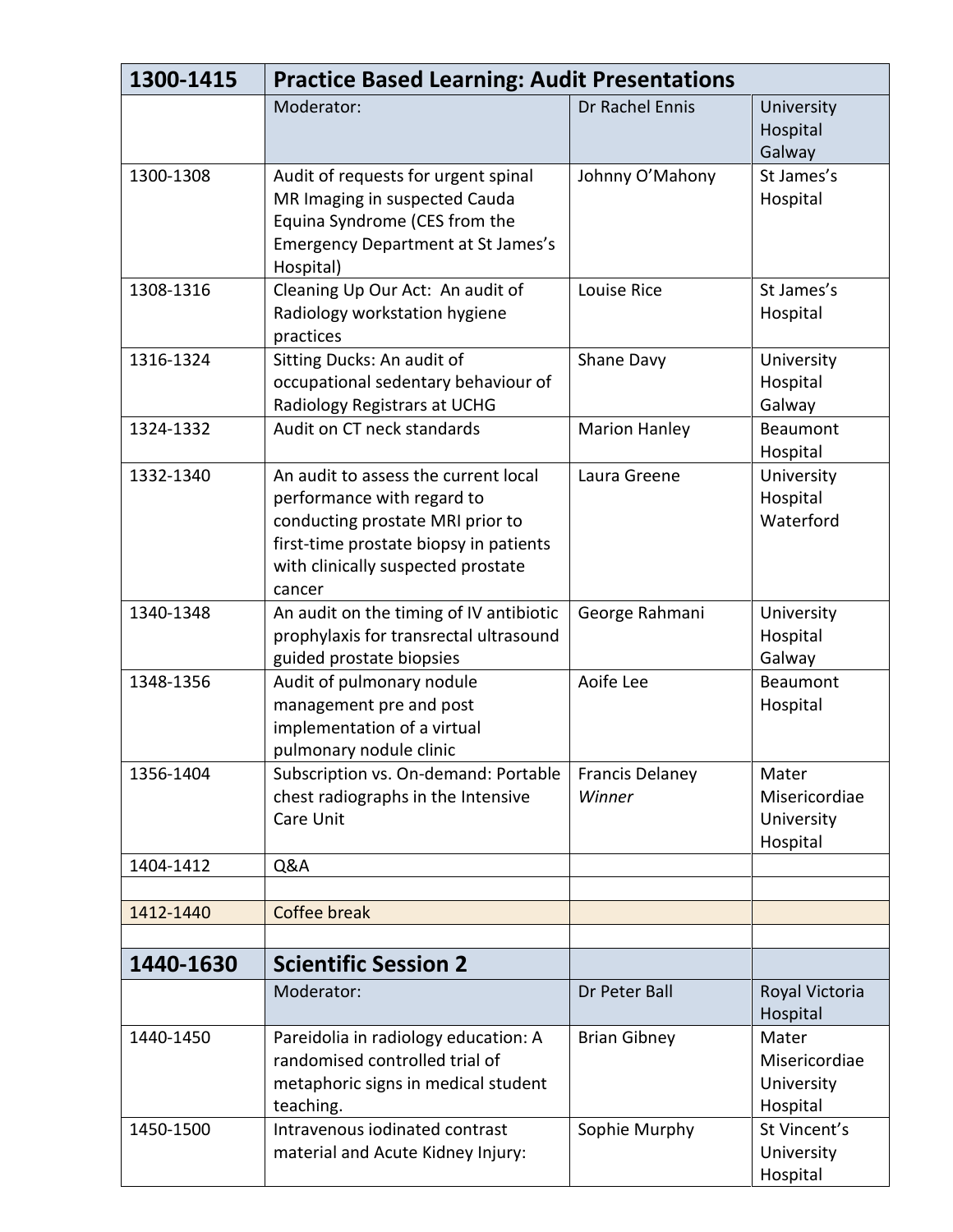|           | Contrasting local practice with the    |                      |                        |
|-----------|----------------------------------------|----------------------|------------------------|
|           | latest evidence-based guidelines.      |                      |                        |
| 1500-1510 | Audit of Reporting Room                | Sean-Tee Lim         | University             |
|           | Illumination: Keeping 20/20 Vision in  |                      | Hospital               |
|           | the Dark                               |                      | Limerick               |
| 1510-1520 | Image Guided Percutaneous Renal        | <b>Shane Dunnion</b> | <b>Belfast City</b>    |
|           | Cryoablation in Belfast City Hospital. |                      | Hospital               |
| 1520-1530 | Gallbladder Polyp Surveillance: How    | Ann T Foran          | Beaumont               |
|           | frequently should we be scanning?      |                      | Hospital               |
| 1530-1540 | Is intravenous contrast of benefit in  | Ann T Foran          | Beaumont               |
|           | patients undergoing CT Colonography    |                      | Hospital               |
|           | over 75 years of age?                  |                      |                        |
| 1540-1550 | Minimising radiation exposure during   | Elisha Ogbodo        | <b>Cork University</b> |
|           | <b>CT KUB</b>                          |                      | Hospital               |
| 1550-1600 | CT KUB: Do we really need to go that   | Elisha Ogbodo        | Cork University        |
|           | far?                                   |                      | Hospital               |
| 1600-1610 | COVID-19 Novel Chest X-ray scoring     | <b>Marion Hanley</b> | <b>Beaumont</b>        |
|           | system and patient outcomes            |                      | Hospital               |
| 1610-1620 | Evaluation of CT chest as a screening  | Katherine O'Boyle    | Royal Victoria         |
|           | tool for COVID-19 in surgical patients |                      | Hospital               |
|           | presenting to the Royal Victoria       |                      |                        |
|           | <b>Hospital Emergency Department</b>   |                      |                        |
| 1620-1630 | Q&A                                    |                      |                        |
|           |                                        |                      |                        |
| 1630      | End of Day                             |                      |                        |

### **Friday 25th September**

Estimated CPD Credits: 6 Credits

| 0900-0910 | <b>Welcome Address</b>                                       | Dr Niall Sheehy,<br>Dean | Faculty of<br>Radiologists |
|-----------|--------------------------------------------------------------|--------------------------|----------------------------|
|           |                                                              |                          |                            |
| 0910-1130 | <b>Session 1: COVID 19 Pandemic Imaging and Implications</b> |                          |                            |
|           | Moderator:                                                   | Dr Peter Ball            | Royal Victoria             |
|           |                                                              |                          | Hospital                   |
| 0910-0940 | Chest Findings in COVID                                      | Dr Arjun Nair            | <b>University College</b>  |
|           |                                                              |                          | London Hospitals           |
|           |                                                              |                          | <b>NHS Trust</b>           |
| 0940-1010 | Managing the Pandemic. The                                   | Dr Michael McBride       | <b>Chief Medical</b>       |
|           | Northern Ireland Experience                                  |                          | Officer, Northern          |
|           |                                                              |                          | Ireland Dept of            |
|           |                                                              |                          | Health                     |
| 1010-1040 | COVID-19: It's all about the host                            | Dr Cliona Ni             | St James's Hospital        |
|           |                                                              | Cheallaigh               |                            |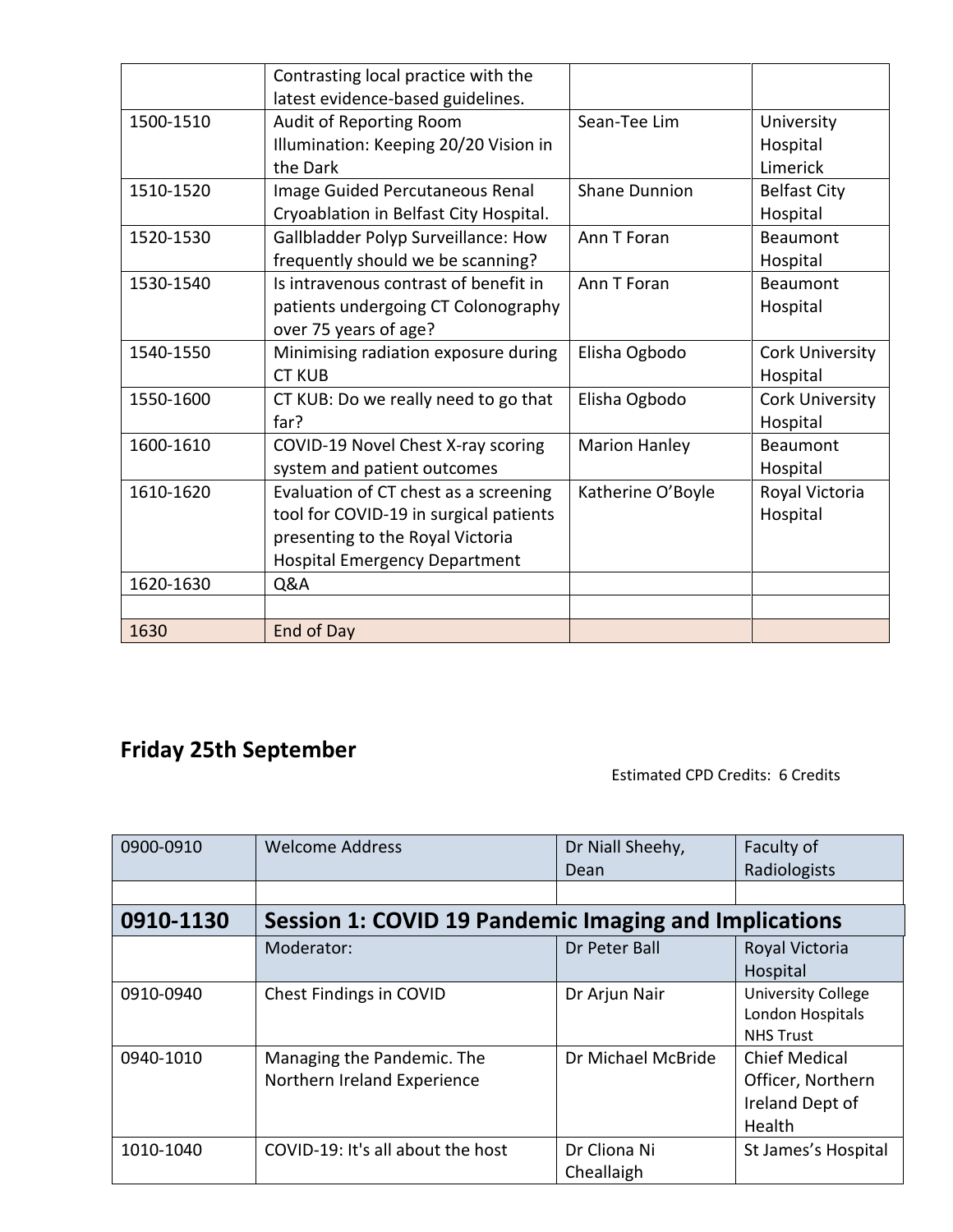| 1040-1110 | Barcelona Experience of COVID 19                                                                                                                                                                                                                         | Dr Oscar Persiva     | Val D'Hebron                                         |  |
|-----------|----------------------------------------------------------------------------------------------------------------------------------------------------------------------------------------------------------------------------------------------------------|----------------------|------------------------------------------------------|--|
| 1110-1130 | $Q+A$                                                                                                                                                                                                                                                    | I.D.I.               | Hospital Barcelona                                   |  |
|           |                                                                                                                                                                                                                                                          |                      |                                                      |  |
| 1130-1145 | Coffee break                                                                                                                                                                                                                                             |                      |                                                      |  |
|           |                                                                                                                                                                                                                                                          |                      |                                                      |  |
| 1145-1230 | <b>Session 2: Registrars Prize</b>                                                                                                                                                                                                                       |                      |                                                      |  |
|           | Moderator:                                                                                                                                                                                                                                               | Dr Peter Kavanagh    | <b>Connolly Hospital</b><br>Blanchardstown           |  |
| 1145-1155 | Deep learning for the assessment of<br>acute stroke on cerebral angiogram<br>and guidance of thrombectomy                                                                                                                                                | Brendan S. Kelly     | St Vincent's<br><b>University Hospital</b>           |  |
| 1155-1205 | Utilisation of Lean Six Sigma Tools to<br>Optimise Patient-Prep, Bed<br>Occupancy, Cost and Throughput in a<br><b>Busy IR Department</b>                                                                                                                 | James Ryan           | Mater<br>Misericordiae<br><b>University Hospital</b> |  |
| 1205-1215 | Microwave Imaging in Breast Cancer<br>- Results from the First-In-Human<br>Trial of the Wavelia System                                                                                                                                                   | <b>Brian Moloney</b> | <b>Galway University</b><br>Hospital                 |  |
| 1215-1225 | Ultra-low-dose versus standard-dose<br>Cone Beam Computed Tomography<br>for the detection of<br>extremity fractures.                                                                                                                                     | Mark C. Murphy       | Mater<br>Misericordiae<br><b>University Hospital</b> |  |
| 1225-1235 | <b>Combined Autologous Blood Patch</b><br>with Rapid Needle-Out Patient-<br>Rollover Technique following CT<br>Fluoroscopy-guided Lung Biopsy<br>Reduces the Incidence and Size of<br>Pneumothoraces: A Single-arm<br><b>Interventional Cohort Study</b> | John A. Duignan      | St Vincent's<br>University Hospital                  |  |
| 1235-1300 | Lunch break                                                                                                                                                                                                                                              |                      |                                                      |  |
|           |                                                                                                                                                                                                                                                          |                      |                                                      |  |
| 1300-1515 | <b>Session 3: Infections of Specific Systems 1</b>                                                                                                                                                                                                       |                      |                                                      |  |
|           | Moderator:                                                                                                                                                                                                                                               | Dr Carole Ridge      | <b>Royal Brompton</b><br>Hospital                    |  |
| 1300-1330 | Mediastinum and Heart Infection                                                                                                                                                                                                                          | Dr John Kavanagh     | <b>Toronto General</b><br>Hospital                   |  |
| 1330-1400 | GI                                                                                                                                                                                                                                                       | Dr Alison Corr       | St Marks Hospital,<br><b>LNWH trust</b>              |  |
| 1400-1430 | A case based approach to imaging<br>of infection with nuclear medicine                                                                                                                                                                                   | Dr Jane Cunningham   | <b>Beaumont Hospital</b>                             |  |
| 1430-1500 | Infections in Women's Imaging                                                                                                                                                                                                                            | Dr Sylvia O' Keeffe  | St James's<br><b>University Hospital</b>             |  |
| 1500-1515 | $Q+A$                                                                                                                                                                                                                                                    |                      |                                                      |  |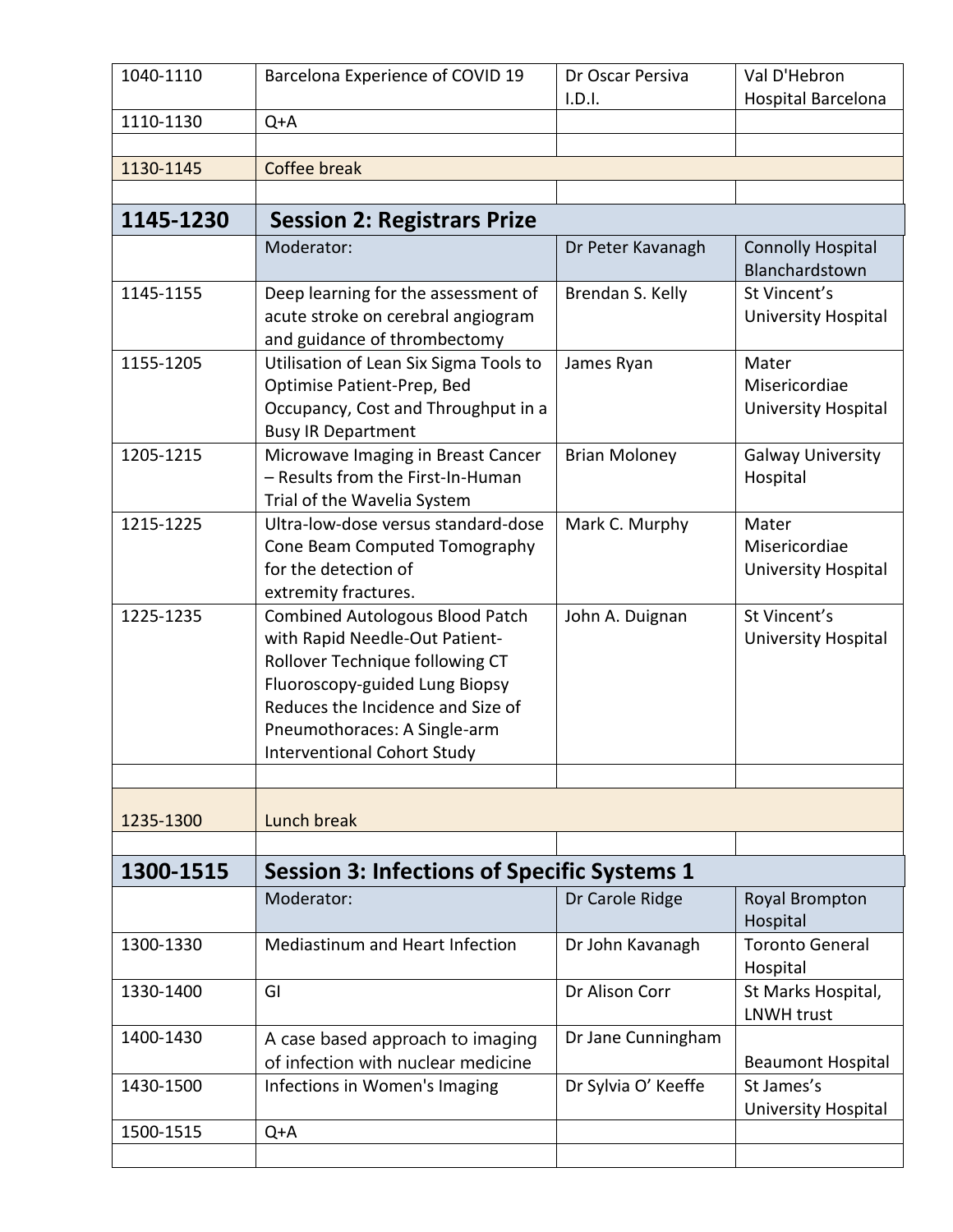| 1515-1530 | Coffee break                                            |                   |                                                                                                                                                                                             |  |
|-----------|---------------------------------------------------------|-------------------|---------------------------------------------------------------------------------------------------------------------------------------------------------------------------------------------|--|
|           |                                                         |                   |                                                                                                                                                                                             |  |
| 1530-1700 | <b>Session 4: Infection of Specific Systems 2</b>       |                   |                                                                                                                                                                                             |  |
|           | Moderator:                                              | Dr Peter Beddy    | St James's Hospital                                                                                                                                                                         |  |
| 1530-1555 | Infection in MSK                                        | Dr John Walsh     | <b>Vancouver General</b><br>Hospital                                                                                                                                                        |  |
| 1555-1620 | Infection of the liver and Biliary Tract                | Dr Lisa Lavelle   | St Vincent's<br>University Hospital                                                                                                                                                         |  |
| 1620-1650 | Elimination of Malaria in Africa                        | Prof Roly Gosling | Professor,<br>Department of<br>Epidemiology and<br><b>Biostatistics and</b><br>Director of the<br><b>Malaria Elimination</b><br>Initiative,<br>University of<br>California San<br>Francisco |  |
| 1650-1700 | $Q+A$                                                   |                   |                                                                                                                                                                                             |  |
| 1700      | Closing Remarks & Announcing of<br><b>Prize Winners</b> | Dr Niall Sheehy   | Faculty of<br>Radiologists                                                                                                                                                                  |  |

### **Diagnostic Radiology Poster Presentations**

Control No. ASM 2020-DR-P-01 **Blunt Renal Trauma over a Five Year Period: A Retrospective Pictorial Review** J.Lee, T.Anderson, W.Torreggiani, J.Finnegan, C.Barry. Department of Radiology, Tallaght University Hospital, Dublin 24.

Control No. ASM 2020-DR-P-02

**An audit of usage of computed tomography pulmonary angiography (CTPA) in investigation of suspected pulmonary embolism in Antrim Area Hospital.** S Dunnion, B Purcell, R Kelly, R Smyth

Department of Radiology, Antrim Area Hospital, Northern Ireland

Control No. ASM 2020-DR-P-05

**Isolated Peri-ampullary metastasis from a Recurrent Endometrial Adenocarcinoma** Presenting as Obstructive Jaundice: A Rare Metastatic Phenomenon Eltaib Saad, Khalid Khalifa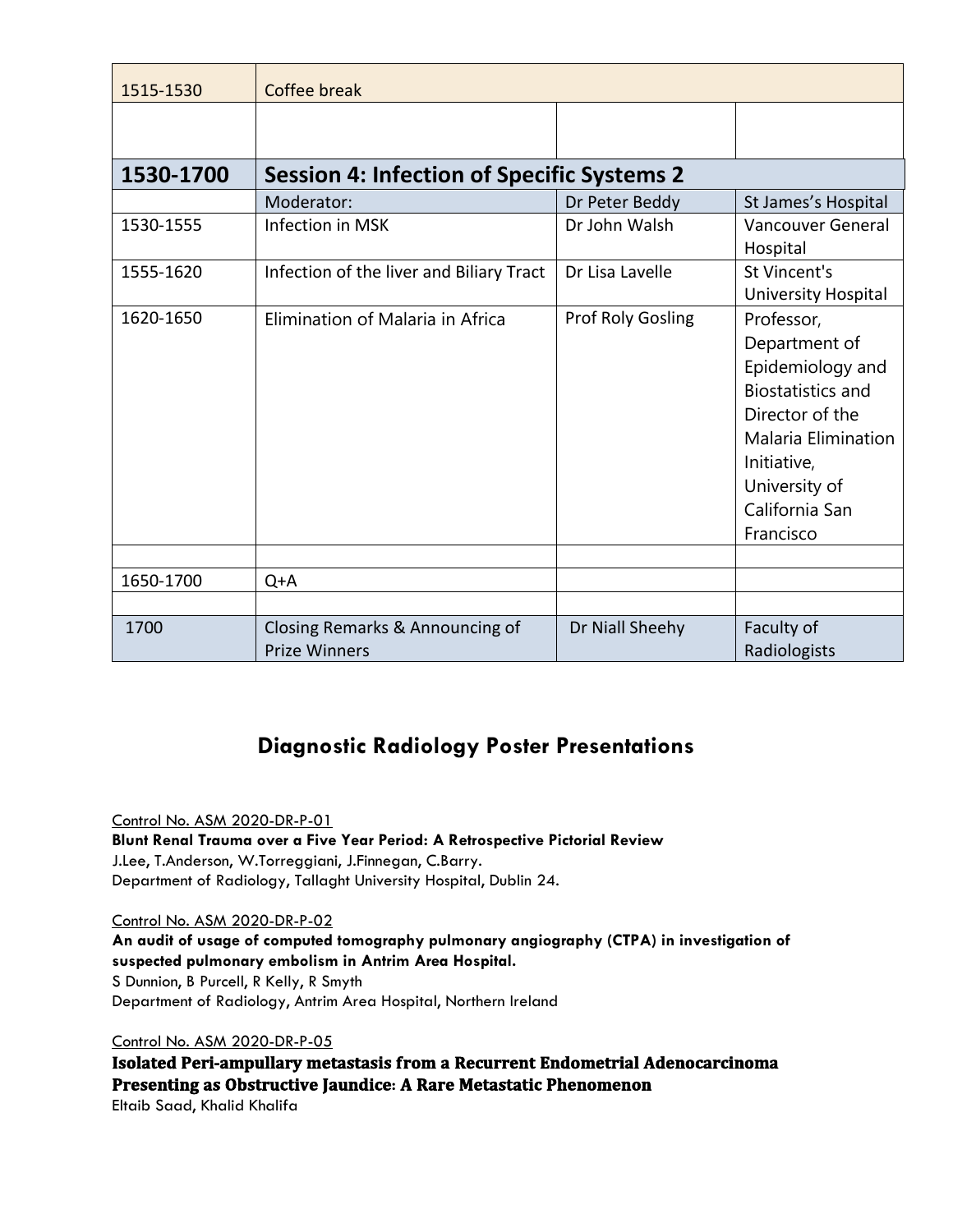#### Control No. ASM 2020-DR-P-06

#### **A Closed-loop Audit on Standard Consent Documentation Practice for Interventional Radiological (IR) Procedures at a Regional Trust Hospital**

Eltaib Saad, Martin Lynch

#### Control No. ASM 2020-DR-P-07

**Recreational Drugs Use: A Rare Etiology of Pneumomediastinum in a Young Patient** Eltaib Saad, Khalid Khalifa

#### Control No. ASM 2020-DR-P-08 **A Clinical Audit Of The Diagnostic Yield Of Chest Radiographs In Our General Practice** L O'Halloran, K Murphy Westbury Medical Centre, Athea, Limerick

Control No. ASM 2020-DR-P-09

**Abdominal X-Ray Are We Following The Guidelines** A.Suliman<sup>1</sup>, W.Benfayed<sup>2</sup>, S.Sarhan<sup>3</sup> <sup>1</sup>General Surgery Department, Naas General Hospital, Ireland <sup>2</sup>Radiology Department,Naas General Hospital, Ireland 3General Surgery Department, Naas General Hospital, Ireland

Control No. ASM 2020-DR-P-10

#### **An Assessment of New RAPID Software for Automated Evaluation of CT Cerebral Angiograms**

E. O'Connor<sup>1</sup>, J. Bruzzi<sup>2,</sup> R. Nevin<sup>2</sup>

<sup>1</sup>Pathology Department. University Hospital Galway. Newcastle Rd, Galway, H91 YR71.

<sup>2</sup> Radiology Department. University Hospital Galway. Newcastle Rd, Galway, H91 YR71.

#### Control No. ASM 2020-DR-P-11

#### **Respirators and surgical facemasks for COVID-19: implications for MR imaging**

Orla M. Murray<sup>1,2</sup>, James M. Bisset<sup>2</sup>, Patrick J. Gilligan<sup>2</sup>, Margaret M. Hannan<sup>3</sup>, John G. Murray<sup>2</sup> Present address: Graduate Entry Medical School, University of Limerick, Limerick City. Department of Radiology, Mater Private Hospital, Eccles Street, Dublin 7. Department of Microbiology, Mater Private Hospital, Eccles Street, Dublin 7.

#### Control No. ASM 2020-DR-P-12

**Incidental unilateral right closed lip schizencephaly: case report and literature review** G, Ahmed<sup>1</sup>, M, Alkareem<sup>2</sup> <sup>1</sup>Departments of Radiology, Royal Preston Hospital, Preston, UK <sup>2</sup>Radiology Department, Tameside General Hospital, Manchester, UK

#### Control No. ASM 2020-DR-P-13

#### **Predominantly-solid hemangioblastoma presenting as an intra and extra-axial CP angle lesion: case report and discussion**

G Ahmed, U Sheikh, J Masri, A Joseph, H Sonwalkar Radiology department, Royal Preston Hospital, Preston, UK

#### Control No. ASM 2020-DR-P-14

**Intradural extramedullary spinal schwannoma with Intramedullary extension** G, Ahmed, H, Sonwalkar Royal Preston Hospital, Preston, UK

Control No. ASM 2020-DR-P-15

**Computed Tomography Colonography (CTC): Audit of request and reporting parameters** Marc, MOR, O' Reilly; Cathy, CD, Dewhurst; Marie, MS, Staunton Department of Radiology, Mercy University Hospital, Cork CLG, Grenville Pl, Cork, T12 WE28.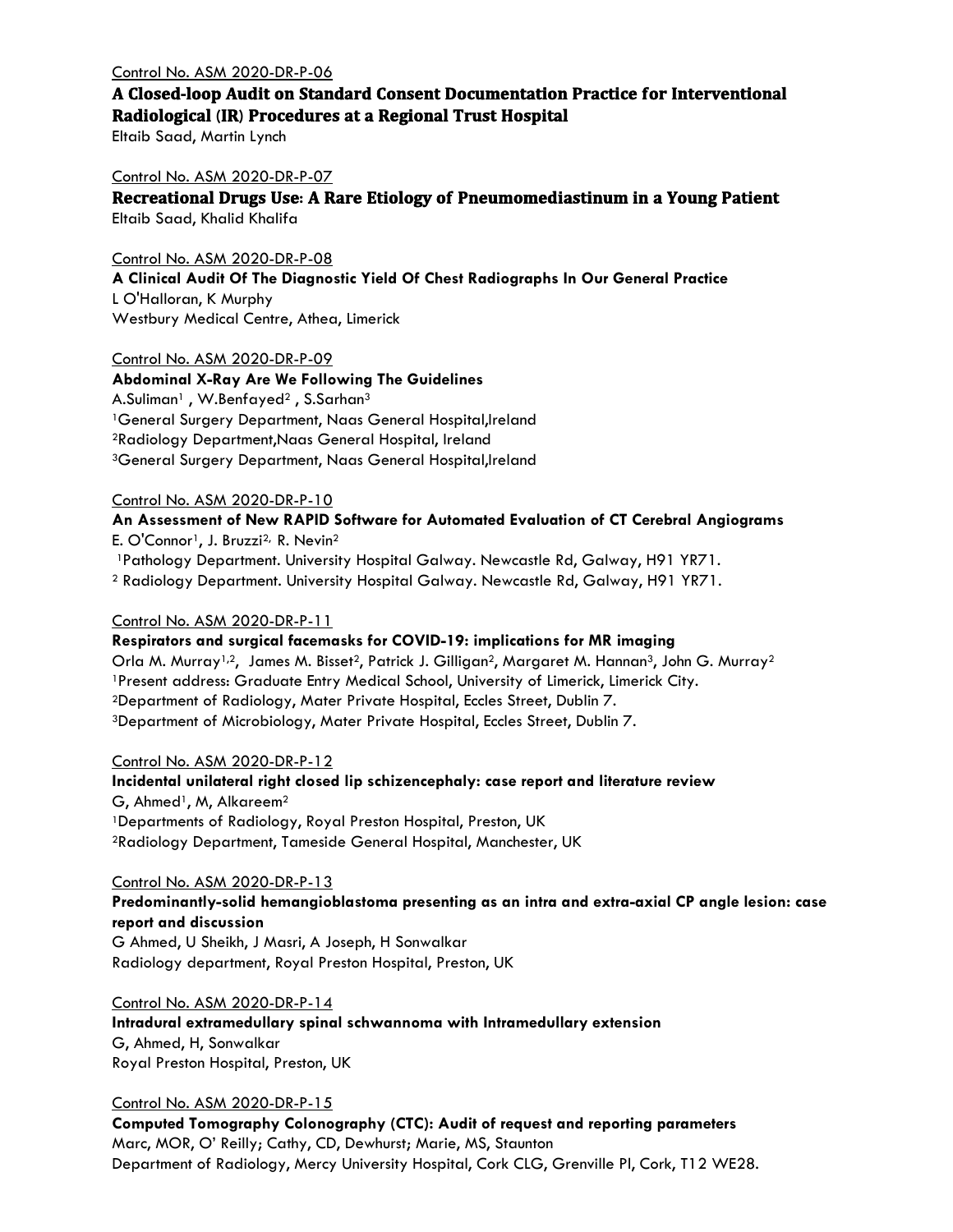#### Control No. ASM 2020-DR-P-16 **Cataract risk and radiation safety in interventional radiology: a review and update**

J.S. Kelly<sup>1</sup>, R. Schlegel<sup>2</sup> <sup>1</sup>St James's Hospital, Dublin, Ireland <sup>2</sup>Emergency and Trauma Centre, Alfred Health, Melbourne, Victoria, Australia

#### Control No. ASM 2020-DR-P-17

#### **The impact of COVID-19 on multidisciplinary meetings (MDMs) in a tertiary hospital.** Dempsey PJ, Yates A, Power JW, Murphy MC, Murray JG. Department of Radiology, Mater Misericordiae University Hospital, Dublin.

#### Control No. ASM 2020-DR-P-18

#### **Lilliputian Hallucinations with Posterior Reversible Encephalopathy Syndrome as a first presentation of Takayasu's Arteritis**

RM Dunne<sup>3</sup>, J Duignan<sup>1</sup>, G McNeill<sup>1</sup>, D Murphy<sup>1</sup>, N Tubridy<sup>2</sup>, JA Kinsella<sup>2</sup>, TA Omer<sup>2</sup>, L O'Neill<sup>3</sup>, R Killeen<sup>1</sup>, Department of Radiology, St. Vincent's University Hospital, Elm Park, Dublin Department of Neurology, St. Vincent's University Hospital, Elm Park, Dublin Department of Rheumatology & General Medicine, St. Vincent's University Hospital, Elm Park, Dublin

#### Control No. ASM 2020-DR-P-19

#### **Social Media in Radiology: A Pictorial Review of A Modern Way of Teaching**

Sean-Tee Lim<sup>1</sup>, Eric Heffernan<sup>2</sup>.

<sup>1</sup> University Hospital Limerick, Dooradoyle, Limerick, Ireland.

<sup>2</sup> St Vincent's University Hospital, 196 Merrion Road, Elm Park, Dublin, Ireland.

#### Control No. ASM 2020-DR-P-20

#### **Subarachnoid Haemorrhage (SAH) – 'It's not always trauma' – Different Patterns and Aetiologies for SAH: A Pictorial Review.**

E O'Neill<sup>1</sup>, M Sheehan<sup>2</sup>, D Herlihy<sup>2</sup>, P Brennan<sup>2</sup>, J Thornton<sup>2</sup>, A O'Hare<sup>2</sup>, S McWilliams<sup>2</sup>, S Power<sup>2</sup>, S Looby<sup>2</sup> <sup>1</sup>General Medicine, University Hospital Kerry

<sup>2</sup>Department of Radiology, Beaumount Hospital Dublin

#### Control No. ASM 2020-DR-P-21

#### **A Retroperitoneal Arteriovenous Malformation: A Rare Cause of Proximal Lower Limb DVT**

B Sheehy, S Gregg, T Higgins, General Medicine University Hospital Kerry, Tralee, Co Kerry

Control No. ASM 2020-DR-P-22

#### **Not all is, as it seems; the first appearance deceives many**

RM Dunne<sup>2</sup>, J Duignan<sup>1</sup>, O Collins<sup>2</sup>, E Kelly<sup>2</sup>, G McNeill<sup>1</sup> <sup>1</sup>Department of Radiology, St. Vincent's University Hospital, Dublin <sup>2</sup>Department of Acute & General Medicine, St. Vincent's University Hospital, Dublin

#### Control No. ASM 2020-DR-P-23

#### **CT Screening for occult malignancy in unprovoked venous thromboembolism (VTE) in a tertiary centre: Is it worthwhile?**

Lee R<sup>1</sup>, <sup>2</sup>Herlihy D, <sup>2</sup>O'Neill DC, <sup>1</sup>Madden-Doyle L, <sup>2</sup>Morrin M, <sup>2</sup>Lee MJ <sup>1</sup>Dept. of Medicine Beaumont Hospital Dublin <sup>2</sup>Dept. of Radiology Beaumont Hospital Dublin

#### Control No. ASM 2020-DR-P-24

**An Eye for An I(MRT): A Challenging Case of Optic Nerve Sheath Meningioma** J. Diedrich, G. Rangaswawmy, C. Faul St. Luke's Radiation Oncology Network, Dublin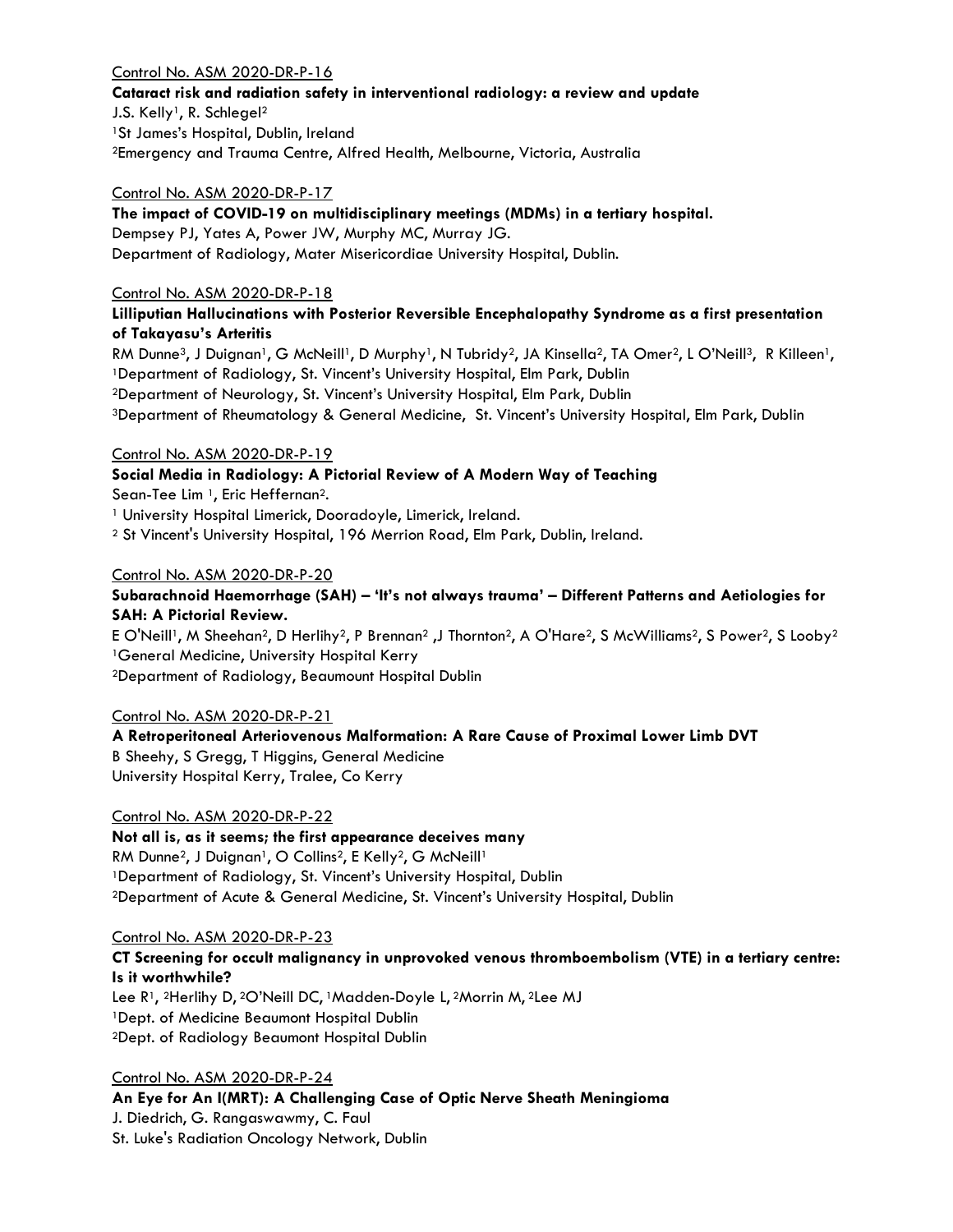#### Control No. ASM 2020-DR-P-25

#### **2020 Vision - Improving the radiological eye. A survey on teaching of radiology at undergraduate level.**

S Pfister<sup>1</sup>, Dr. M Courtney<sup>2</sup>, Prof. J Meaney<sup>3</sup> Department of Surgery, St. James's Hospital, Dublin Department of Radiology, CAMI, St. James's Hospital, Dublin Department of Radiology, St. James's Hospital, Dublin

#### Control No. ASM 2020-DR-P-26

**Evidence Based Radiology in the age of Artificial Intelligence: PICO/DACO model** Brendan S Kelly 1,2, , Aonghus Lawlor 2, Ronan P Killeen 1, St Vincent's University Hospital

#### Control No. ASM 2020-DR-P-27

#### **Transjugular Intrahepatic Portosystemic Shunt (TIPS) Procedure: An Assessment of the Quality and Readability of Online Information**

Sean-Tee Lim<sup>1</sup>, Logeswaran Selvarajah <sup>2</sup>, Martin Kelly<sup>1</sup>, Timothy Scanlon <sup>2</sup>

<sup>1</sup> Department of Surgery, University Hospital Limerick, St Nessan's Rd, Dooradoyle, Co. Limerick

<sup>2</sup> Department of Radiology, University Hospital Limerick, St Nessan's Rd, Dooradoyle, Co. Limerick

#### Control No. ASM 2020-DR-P-28

#### **CT manifestations of Acute vs Chronic Crohns Disease**

Afreen Ameer Hussain<sup>1</sup>, Arafat M Haris<sup>2</sup>

<sup>1</sup>Accident and Emergency, Manchester Royal Infirmary, Manchester United Kingdom <sup>2</sup>Diagnostic Gastro-radiology, Hyderabad India

#### Control No. ASM 2020-DR-P-29

#### **CTB requests for alcohol associated falls by ED during the lockdown period for the SARS-CoV-2 pandemic**

P.Tansey<sup>1</sup>, H. Acton<sup>1</sup>, S. Doran<sup>2</sup>, P. Beddy<sup>3</sup>, Medical SHO, St James's Hospital, Dublin 8. Radiology SpR, St James's Hospital, Dublin 8. Consultant Radiologist, St James's Hospital, Dublin 8.

#### Control No. ASM 2020-DR-P-30

#### **Lower Limb Ultrasound for Deep Vein Thrombosis performed in Nenagh General Hospital MAU. Can clinical indications be more clearly defined?**

K. O'Riordan<sup>1</sup>, S.T. Lim<sup>1</sup>, J. Noonan<sup>2</sup> <sup>1</sup>Department of Medicine, Nenagh General Hospital, Nenagh

#### <sup>2</sup>Department of Radiology, Nenagh General Hospital, Nenagh

#### Control No. ASM 2020-DR-P-31

**Is there an increased incidence of pulmonary embolus in patients with COVID-19 infection?** AM Lee<sup>1</sup>, D O'Neill<sup>1</sup>, N Ni Mhuircheartaigh<sup>1</sup>, PM Logan<sup>1</sup>, M Morrin<sup>1</sup>; K Hurley<sup>2</sup>, C Ottewill<sup>2</sup>, H O'Brien<sup>2</sup>, MJ Lee<sup>1</sup> <sup>1</sup>Department of Radiology, Beaumont Hospital, Dublin 9

<sup>2</sup>Respiratory Medicine, Beaumont Hospital, Dublin 9

#### Control No. ASM 2020-DR-P-32

**Use of automated software in acute ischemic stroke detection and it's effect on timely referrals to an endovascular centre**

Nour F, Alderson A, Thornton T, Paul Brennan, Alan O'Hare and Sarah Power Beaumont Hospital, Beaumont, Dublin 9